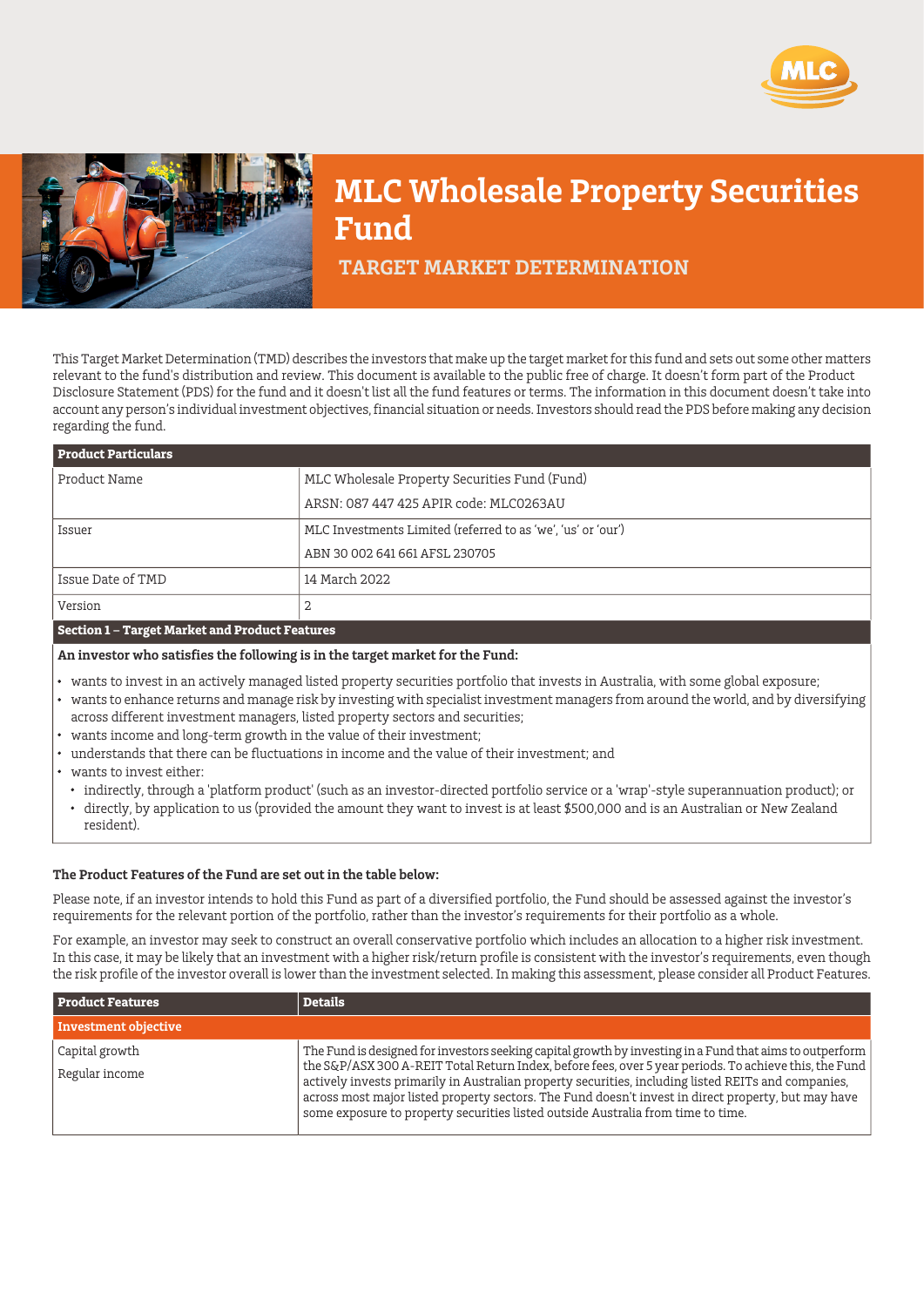## **MLC Wholesale Property Securities Fund**

Target Market Determination



| Product use as a percentage of an investor's portfolio  |                                                                                                                                                                                                                                                 |  |  |
|---------------------------------------------------------|-------------------------------------------------------------------------------------------------------------------------------------------------------------------------------------------------------------------------------------------------|--|--|
| Core Component (25-75%)<br>Satellite (<25%)             | The Fund is designed for use as a core or satellite component of an investor's broader portfolio of<br>investments.                                                                                                                             |  |  |
| <b>Investment timeframe</b>                             |                                                                                                                                                                                                                                                 |  |  |
| Long term                                               | The Fund is designed for investors who are looking to make a long-term investment, with at least 7 year<br>timeframe.                                                                                                                           |  |  |
| <b>Risk and Return</b>                                  |                                                                                                                                                                                                                                                 |  |  |
| Very high risk & return                                 | The Fund is designed for investors seeking the potential for higher returns and are willing to accept very<br>high risk (estimated as 6 or more negative annual returns in any 20 year period).                                                 |  |  |
| <b>Redemption frequency</b>                             |                                                                                                                                                                                                                                                 |  |  |
| Daily                                                   | In normal circumstances, the Fund processes withdrawals each business day. For further information<br>refer to the PDS.                                                                                                                         |  |  |
| <b>Section 2 - Distribution Channels and Conditions</b> |                                                                                                                                                                                                                                                 |  |  |
| <b>Distribution Channels</b>                            | <b>Distribution Conditions</b>                                                                                                                                                                                                                  |  |  |
| Direct (non-intermediated) wholesale<br>investor        | By application to us, provided the amount to be invested (and maintained) is at least \$500,000.                                                                                                                                                |  |  |
| Platform                                                | Through a 'platform product' (such as an investor-directed portfolio service or a 'wrap'-style<br>superannuation product).                                                                                                                      |  |  |
| Advised                                                 | This Fund may be distributed to investors by a Licensee or their Authorised Representative (as defined<br>by law) (known as a financial adviser) who provides personal financial product advice.                                                |  |  |
| <b>Section 3 - Review Triggers and Review Periods:</b>  |                                                                                                                                                                                                                                                 |  |  |
| <b>Review triggers</b>                                  |                                                                                                                                                                                                                                                 |  |  |
| Significant product change                              | We make a significant change to the Fund.                                                                                                                                                                                                       |  |  |
| Trust performance                                       | The Fund has significantly and persistently not achieved its investment objective.                                                                                                                                                              |  |  |
| Significant breach                                      | We commit a significant breach of financial services law where the breach relates to the design or<br>distribution of the Fund.                                                                                                                 |  |  |
| Significant dealings outside of TMD                     | We identify significant dealings outside of the TMD.                                                                                                                                                                                            |  |  |
| Complaints from investors and distributors              | We receive a significant and unexpected number of complaints, in respect of one or more calendar<br>quarters, in relation to the Fund's design (including its features, terms or conditions) or the manner in<br>which the Fund is distributed. |  |  |
| Notification from ASIC                                  | We receive a notification from ASIC raising serious concerns regarding the design or distribution<br>of the Fund.                                                                                                                               |  |  |
| <b>Mandatory review periods</b>                         |                                                                                                                                                                                                                                                 |  |  |
| <b>Review frequency</b>                                 |                                                                                                                                                                                                                                                 |  |  |
| Initial review                                          | Within 9 months after the issue date.                                                                                                                                                                                                           |  |  |
| Subsequent review                                       | After initial review, within every 2 years and 3 months.                                                                                                                                                                                        |  |  |